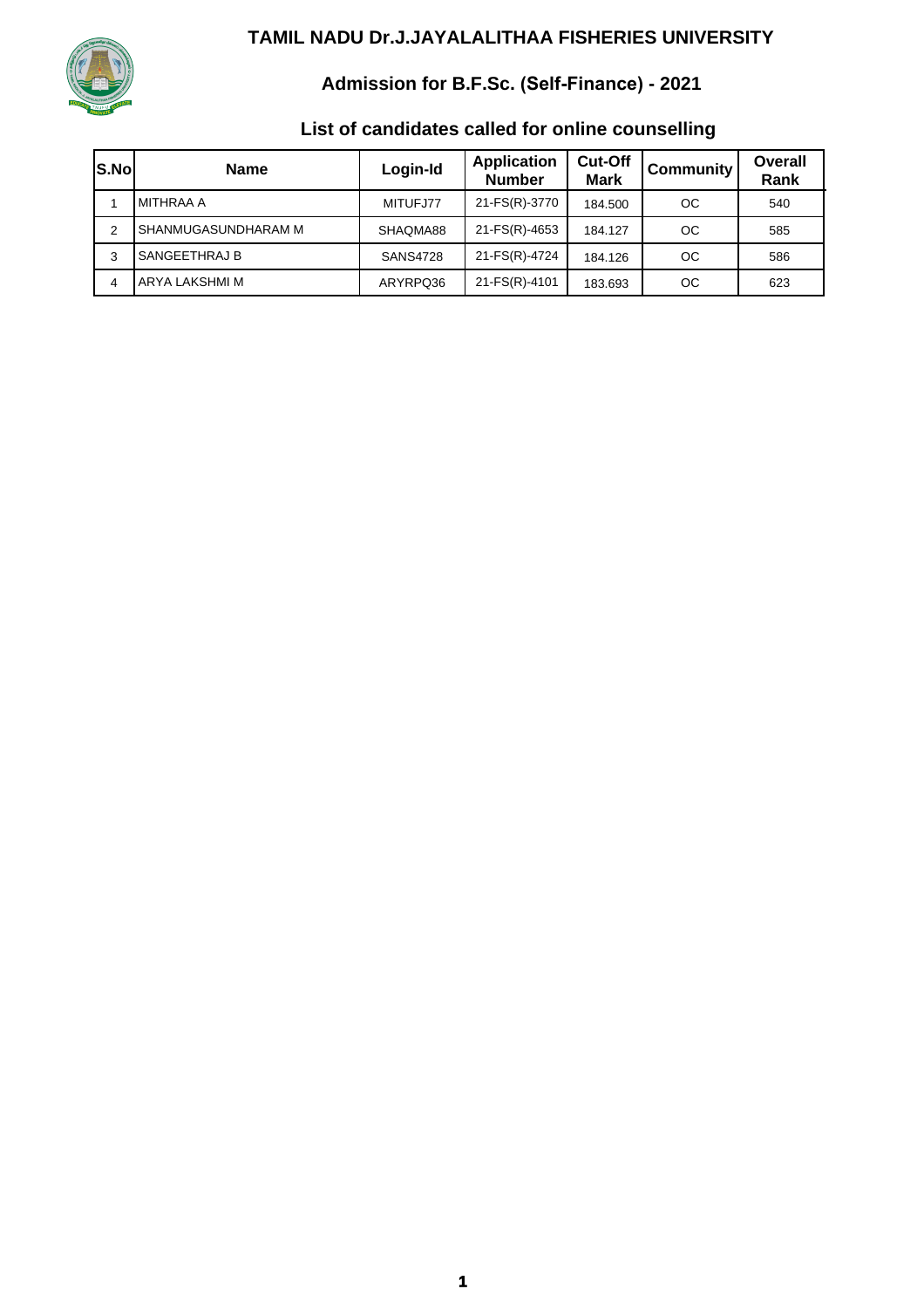

# **Admission for B.F.Sc. (Self-Finance) - 2021**

| S.No           | <b>Name</b>                   | Login-Id        | <b>Application</b><br><b>Number</b> | <b>Cut-Off</b><br><b>Mark</b> | <b>Community</b> | <b>Overall</b><br>Rank |
|----------------|-------------------------------|-----------------|-------------------------------------|-------------------------------|------------------|------------------------|
| $\mathbf{1}$   | RAMYA A                       | <b>RAM27N66</b> | 21-FS(R)-2903                       | 184.993                       | <b>BC</b>        | 506                    |
| $\overline{2}$ | MUTHU PRAKADHEESWARI R        | MUTJZA04        | 21-FS(R)-0548                       | 184.982                       | <b>BC</b>        | 508                    |
| 3              | EVENGELIN HEPZIBAH MARIAM S J | EVEYUQ43        | 21-FS(R)-1779                       | 184.981                       | BC               | 509                    |
| 4              | SANKAR KANNAN                 | SAN9D332        | 21-FS(R)-1978                       | 184.891                       | BC               | 512                    |
| 5              | SIVANI DEVI S                 | SIVCA630        | 21-FS(R)-4486                       | 184.891                       | BC               | 513                    |
| 6              | VIJAY GANESH S                | VIJKYG80        | 21-FS(R)-2845                       | 184.886                       | BC               | 515                    |
| $\overline{7}$ | AKSHAYA R L                   | AKSSPH52        | 21-FS(R)-3155                       | 184.845                       | BC               | 517                    |
| 8              | DEEPAK P M                    | DEE6CG18        | 21-FS(R)-4726                       | 184.838                       | <b>BC</b>        | 519                    |
| 9              | <b>JEYASRIN</b>               | JEYT9U65        | 21-FS(R)-0054                       | 184.808                       | BC               | 521                    |
| 10             | RADHIKA K                     | RAD6GJ97        | 21-FS(R)-4280                       | 184.804                       | BC               | 522                    |
| 11             | AKSHALIN JEFITA R J           | <b>AKSC7308</b> | 21-FS(R)-3129                       | 184.749                       | BC               | 524                    |
| 12             | <b>SAMRAJ P</b>               | SAMR5N83        | 21-FS(R)-1134                       | 184.669                       | BC               | 526                    |
| 13             | <b>DEVADHARSHINI R</b>        | DEVUXG67        | 21-FS(R)-0613                       | 184.649                       | BC               | 529                    |
| 14             | ANJA FRANI A J                | ANJ3PF81        | 21-FS(R)-0289                       | 184.608                       | <b>BC</b>        | 531                    |
| 15             | LEMITHRA BHARANI S            | LEMM8T76        | 21-FS(R)-0521                       | 184.552                       | BC               | 533                    |
| 16             | SARAVANAPRAKASH L             | <b>SARJ9685</b> | 21-FS(R)-3117                       | 184.549                       | BC               | 534                    |
| 17             | ELSIE D                       | ELSUXM31        | 21-FS(R)-0680                       | 184.517                       | BC               | 536                    |
| 18             | CHARAN R                      | CHAM9Q22        | 21-FS(R)-4475                       | 184.500                       | BC               | 538                    |
| 19             | SAKTHI SRI                    | SAKCKC52        | 21-FS(R)-1901                       | 184.461                       | BC               | 544                    |
| 20             | MITHUSHA J                    | MITV4B99        | 21-FS(R)-0758                       | 184.453                       | <b>BC</b>        | 547                    |
| 21             | RAMANAMOORTHY S               | RAMSUF27        | 21-FS(R)-1636                       | 184.415                       | BC               | 548                    |
| 22             | DHARSHINI N                   | DHAQUV17        | 21-FS(R)-2934                       | 184.402                       | BC               | 550                    |
| 23             | S ARULKUMAR                   | SAR2XF12        | 21-FS(R)-1859                       | 184.380                       | BC               | 553                    |
| 24             | ABIRAMI A                     | ABI8QF79        | 21-FS(R)-4092                       | 184.379                       | BC               | 554                    |
| 25             | MEJER KALAISELVI J            | MEJFWK88        | 21-FS(R)-3247                       | 184.378                       | BC               | 555                    |
| 26             | SUVETHA A                     | SUVQFS70        | 21-FS(R)-3031                       | 184.377                       | BC               | 556                    |
| 27             | KANIHA K                      | KANAQA41        | 21-FS(R)-2892                       | 184.362                       | BC               | 558                    |
| 28             | ROHINI L S                    | ROHKE452        | 21-FS(R)-1349                       | 184.326                       | BC               | 559                    |
| 29             | <b>MUKILAN B</b>              | MUKE7N70        | 21-FS(R)-1229                       | 184.322                       | ВC               | 560                    |
| 30             | <b>SUJITHA B</b>              | SUJFNR62        | 21-FS(R)-4103                       | 184.310                       | BC               | 564                    |
| 31             | SRI ANU RAGAVI S              | SRIBRH39        | 21-FS(R)-1568                       | 184.272                       | BC               | 565                    |
| 32             | <b>RAGUNATH</b>               | RAGJK898        | 21-FS(R)-1762                       | 184.271                       | BC               | 567                    |
| 33             | HAREESH RAGAV N G             | HAREAD67        | 21-FS(R)-0179                       | 184.261                       | BC               | 568                    |
| 34             | ANANTHI P                     | ANAV4C11        | 21-FS(R)-3158                       | 184.253                       | BC               | 572                    |
| 35             | <b>HARINI V</b>               | HAR6QM17        | 21-FS(R)-4173                       | 184.235                       | BC               | 573                    |
| 36             | PREM KUMAR B                  | PREBPP74        | 21-FS(R)-2538                       | 184.234                       | BC               | 574                    |
| 37             | SANTHIYA J                    | SAN46939        | 21-FS(R)-2463                       | 184.232                       | BC               | 576                    |
| 38             | DEVASANTHOSHINI B J           | DEV4NP13        | 21-FS(R)-1633                       | 184.229                       | BC               | 578                    |
| 39             | <b>BALA VENKATESH M</b>       | <b>BALR7433</b> | 21-FS(R)-1135                       | 184.186                       | BC               | 579                    |
| 40             | MONISH KUMAR V                | MONS9P47        | 21-FS(R)-0769                       | 184.168                       | BC               | 584                    |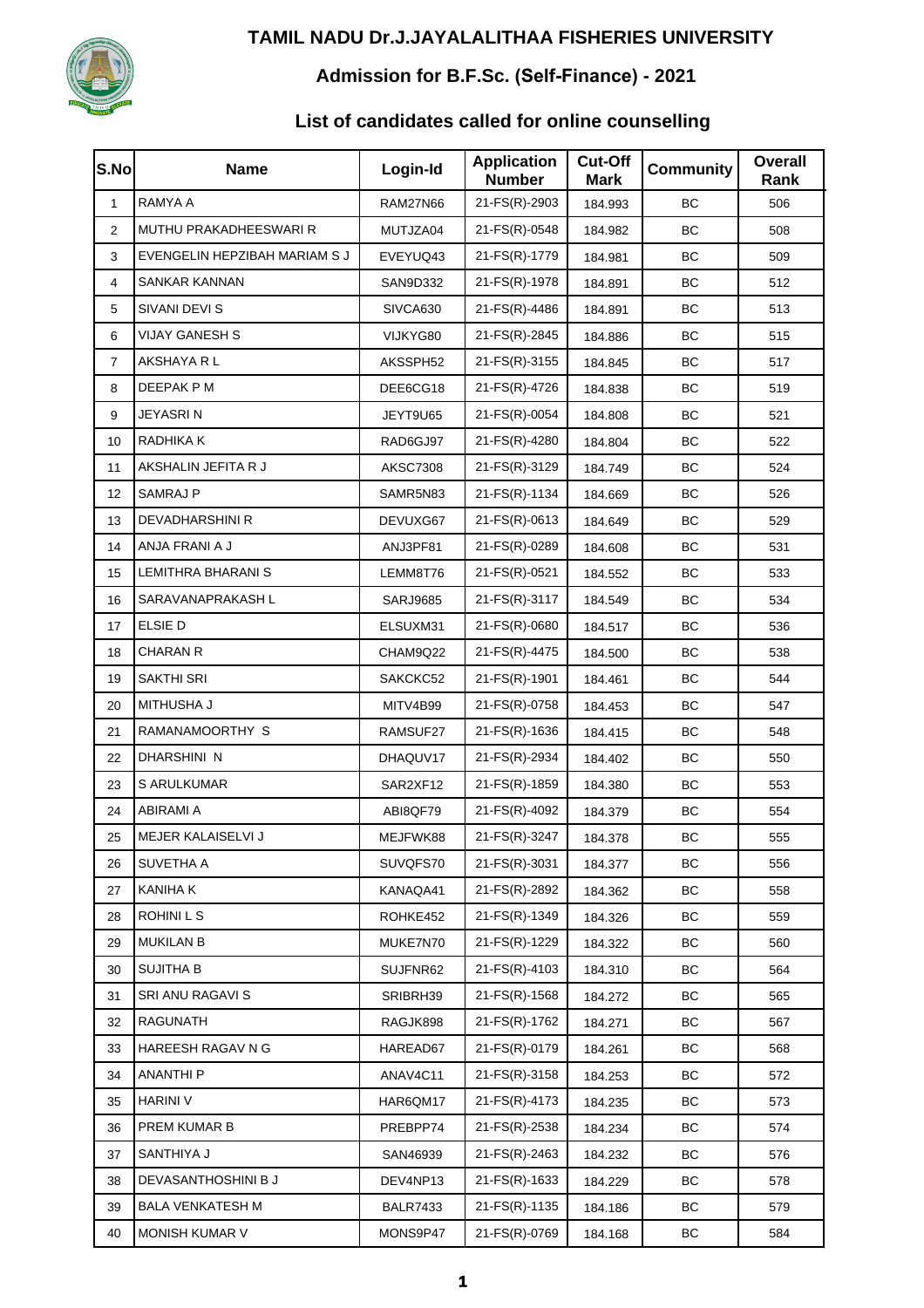

### **Admission for B.F.Sc. (Self-Finance) - 2021**

| S.No | <b>Name</b>               | Login-Id        | <b>Application</b><br><b>Number</b> | Cut-Off<br>Mark | <b>Community</b> | <b>Overall</b><br>Rank |
|------|---------------------------|-----------------|-------------------------------------|-----------------|------------------|------------------------|
| 41   | <b>SWATHI S</b>           | SWAPAX37        | 21-FS(R)-0047                       | 184.120         | BC               | 587                    |
| 42   | <b>SOWMIYA B</b>          | SOWR3872        | 21-FS(R)-4224                       | 184.120         | <b>BC</b>        | 588                    |
| 43   | <b>VEERA MANIKANDAN K</b> | VEEHU413        | 21-FS(R)-3562                       | 184.089         | <b>BC</b>        | 590                    |
| 44   | ZEEGAN PALK S             | ZEEPFH08        | 21-FS(R)-4773                       | 184.037         | BC               | 593                    |
| 45   | POONGAVANAM P             | POO3HB63        | 21-FS(R)-4607                       | 183.950         | BC               | 598                    |
| 46   | SEENU MAHESHWARAN S       | SEE2CU78        | 21-FS(R)-4227                       | 183.945         | BC               | 599                    |
| 47   | NANDHITHA T               | NANNEJ99        | 21-FS(R)-4307                       | 183.943         | BC               | 600                    |
| 48   | ASMI C                    | ASMGCZ75        | 21-FS(R)-3773                       | 183.889         | BC               | 603                    |
| 49   | MYTHREYE K                | MYTTH808        | 21-FS(R)-2525                       | 183.887         | <b>BC</b>        | 604                    |
| 50   | SOUNDHAR E                | SOUXYV42        | 21-FS(R)-4081                       | 183.826         | BC               | 609                    |
| 51   | <b>BALA KRISHNAN S</b>    | BALZBD41        | 21-FS(R)-1033                       | 183.825         | BC               | 610                    |
| 52   | SANCHANA EMILY M          | SANQY477        | 21-FS(R)-3547                       | 183.801         | BC               | 616                    |
| 53   | <b>NETHRA V</b>           | NETYUM90        | 21-FS(R)-1272                       | 183.799         | BC               | 618                    |
| 54   | ABARNA DEVIT              | ABAT6A26        | 21-FS(R)-1153                       | 183.745         | BC               | 619                    |
| 55   | <b>INDHU SUDHA G</b>      | INDMMZ02        | 21-FS(R)-0019                       | 183.701         | BC               | 620                    |
| 56   | <b>MANIKANDAN K</b>       | MANNK700        | 21-FS(R)-4710                       | 183.696         | BC               | 622                    |
| 57   | ABINAYA M                 | MAB8G634        | 21-FS(R)-0153                       | 183.689         | BC               | 624                    |
| 58   | <b>JOES AROCKIAM X</b>    | JOEAQV98        | 21-FS(R)-4697                       | 183.611         | BC               | 626                    |
| 59   | KAVIYARASAN N             | KAVRH697        | 21-FS(R)-1912                       | 183.605         | BC               | 629                    |
| 60   | SARAVANAVEL A             | SARYTF47        | 21-FS(R)-3293                       | 183.598         | BC               | 630                    |
| 61   | <b>ARUNKUMAR S</b>        | ARUEBM42        | 21-FS(R)-1860                       | 183.553         | <b>BC</b>        | 631                    |
| 62   | JAYAPREYANGA G            | JAYKB670        | 21-FS(R)-4129                       | 183.544         | BC               | 633                    |
| 63   | <b>RAGAVIK</b>            | RAGX7F36        | 21-FS(R)-1083                       | 183.540         | BC               | 634                    |
| 64   | SAPNAASRI B               | SAPXXG53        | 21-FS(R)-4003                       | 183.500         | BC               | 637                    |
| 65   | DHANVANTH SB              | DHAP6U37        | 21-FS(R)-0284                       | 183.500         | BC               | 638                    |
| 66   | <b>HARINI SRI S</b>       | HARFYH50        | 21-FS(R)-3842                       | 183.465         | BC               | 640                    |
| 67   | JOSELIN MIRACLE J         | JOS2XQ91        | 21-FS(R)-1340                       | 183.462         | BC               | 641                    |
| 68   | NITHIYA SHRI A C          | NIT4XH76        | 21-FS(R)-3475                       | 183.461         | BC               | 642                    |
| 69   | AKSHAYA K                 | AKS76690        | 21-FS(R)-1746                       | 183.459         | BC               | 643                    |
| 70   | LOKESH R                  | LOKB8P15        | 21-FS(R)-1816                       | 183.408         | BC               | 645                    |
| 71   | SOWRABHA S S              | SOWKYX94        | 21-FS(R)-1715                       | 183.407         | <b>BC</b>        | 647                    |
| 72   | <b>VARSHAR</b>            | VAR4CN33        | 21-FS(R)-4363                       | 183.380         | BC               | 650                    |
| 73   | YAMINI S                  | YAM6Q532        | 21-FS(R)-0931                       | 183.364         | BC               | 655                    |
| 74   | <b>VENKATESWAR S</b>      | VEN9D699        | 21-FS(R)-1979                       | 183.268         | ВC               | 662                    |
| 75   | LOHINI R                  | LOH98W41        | 21-FS(R)-0172                       | 183.264         | BC               | 665                    |
| 76   | <b>MANOJINI M</b>         | MANU8Q41        | 21-FS(R)-0581                       | 183.256         | BC               | 668                    |
| 77   | DEEPIKAA D B              | <b>DEEK8917</b> | 21-FS(R)-0495                       | 183.229         | BC               | 671                    |
| 78   | AMRRISHA R S              | AMRDGR28        | 21-FS(R)-0059                       | 183.109         | BC               | 678                    |
| 79   | A JOICY LAVANYA           | AJOHET17        | 21-FS(R)-0866                       | 183.079         | BC               | 681                    |
| 80   | SWEETLIN D                | SWE8RC83        | 21-FS(R)-2587                       | 183.026         | BC               | 682                    |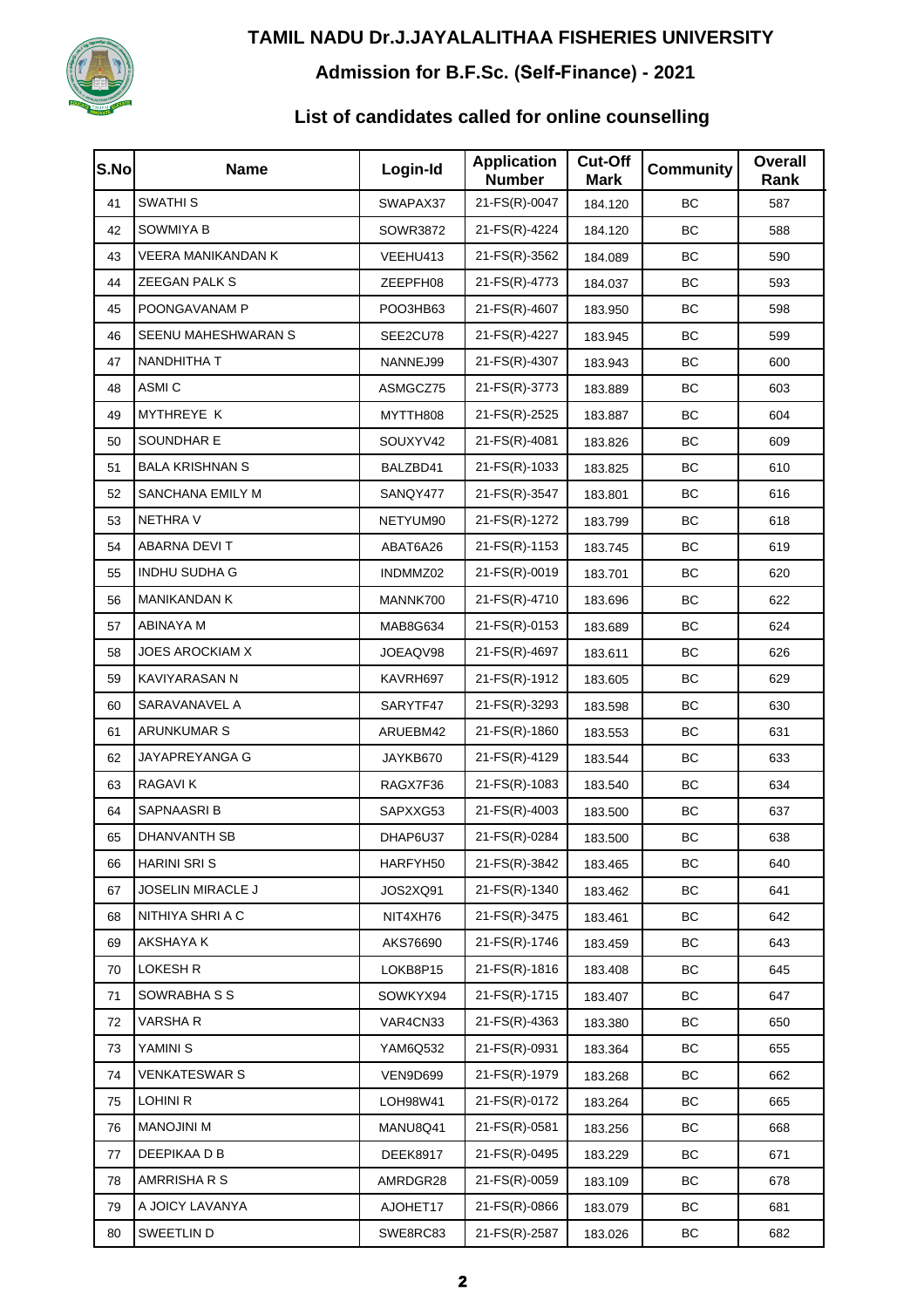

### **Admission for B.F.Sc. (Self-Finance) - 2021**

| <b>S.Nol</b> | <b>Name</b>    | Login-Id | <b>Application</b><br><b>Number</b> | <b>Cut-Off</b><br><b>Mark</b> | <b>Community</b> | Overall<br>Rank |
|--------------|----------------|----------|-------------------------------------|-------------------------------|------------------|-----------------|
| 81           | ANJIMA KRISHNA | ANJ25J74 | 21-FS(R)-2564                       | 183.000                       | BC               | 685             |
| 82           | A P CHIBIYA    | APC44H02 | 21-FS(R)-2376                       | 183.000                       | BC               | 687             |